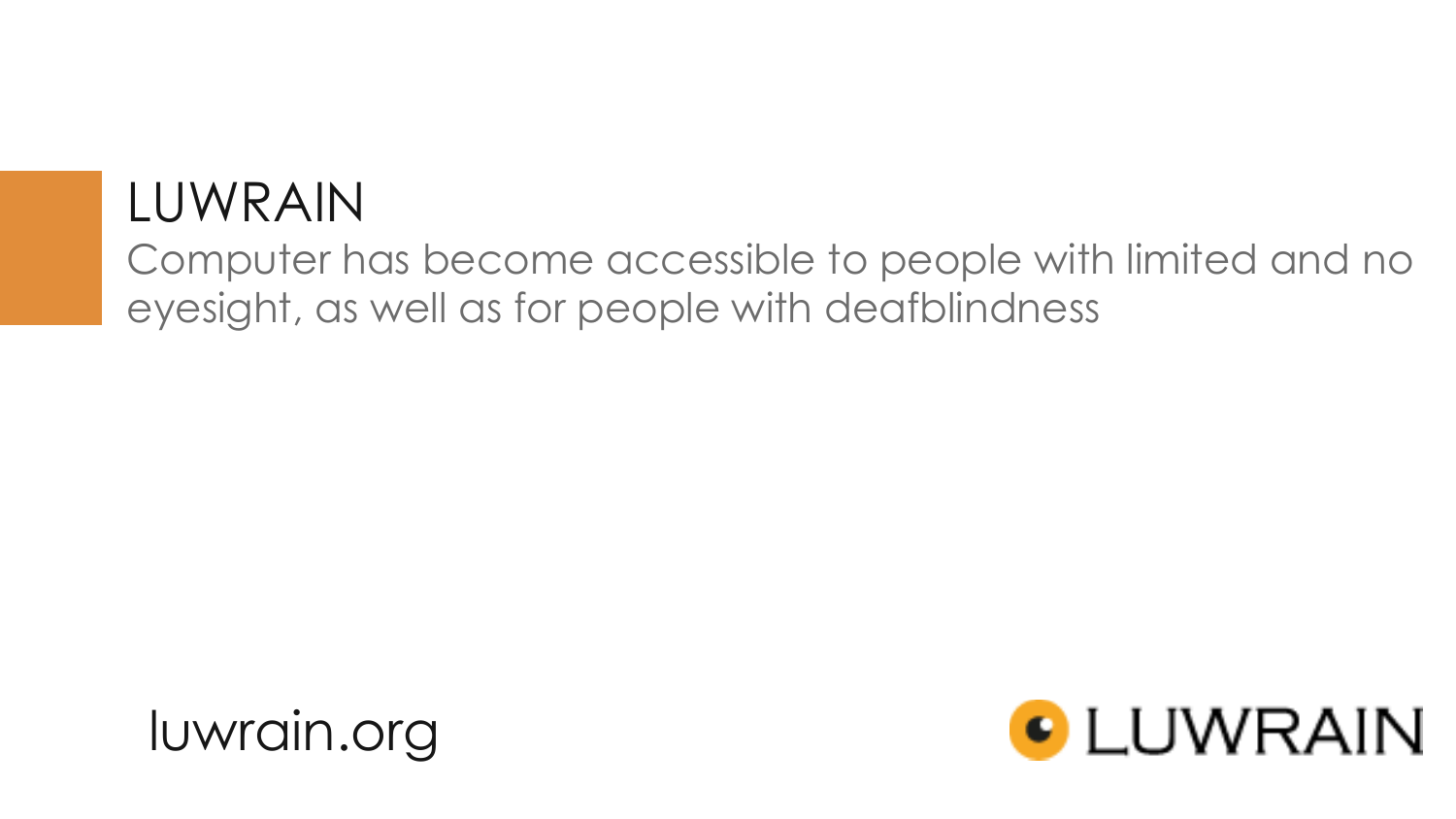## About the problem

in numbers

| ~ 3 000 000   People with visual impairment in Russia                          |  |  |
|--------------------------------------------------------------------------------|--|--|
| ~40 000 000   Blind and visually impaired people in the world                  |  |  |
| ~75 000 000 An estimate number of completely blind people by 2020 according to |  |  |

A constantly increasing number of blind people under the influence of various factors, even with the current level of medicine.

These people are deprived of the opportunity to comfortably and effectively use the achievements of scientific and technological progress.

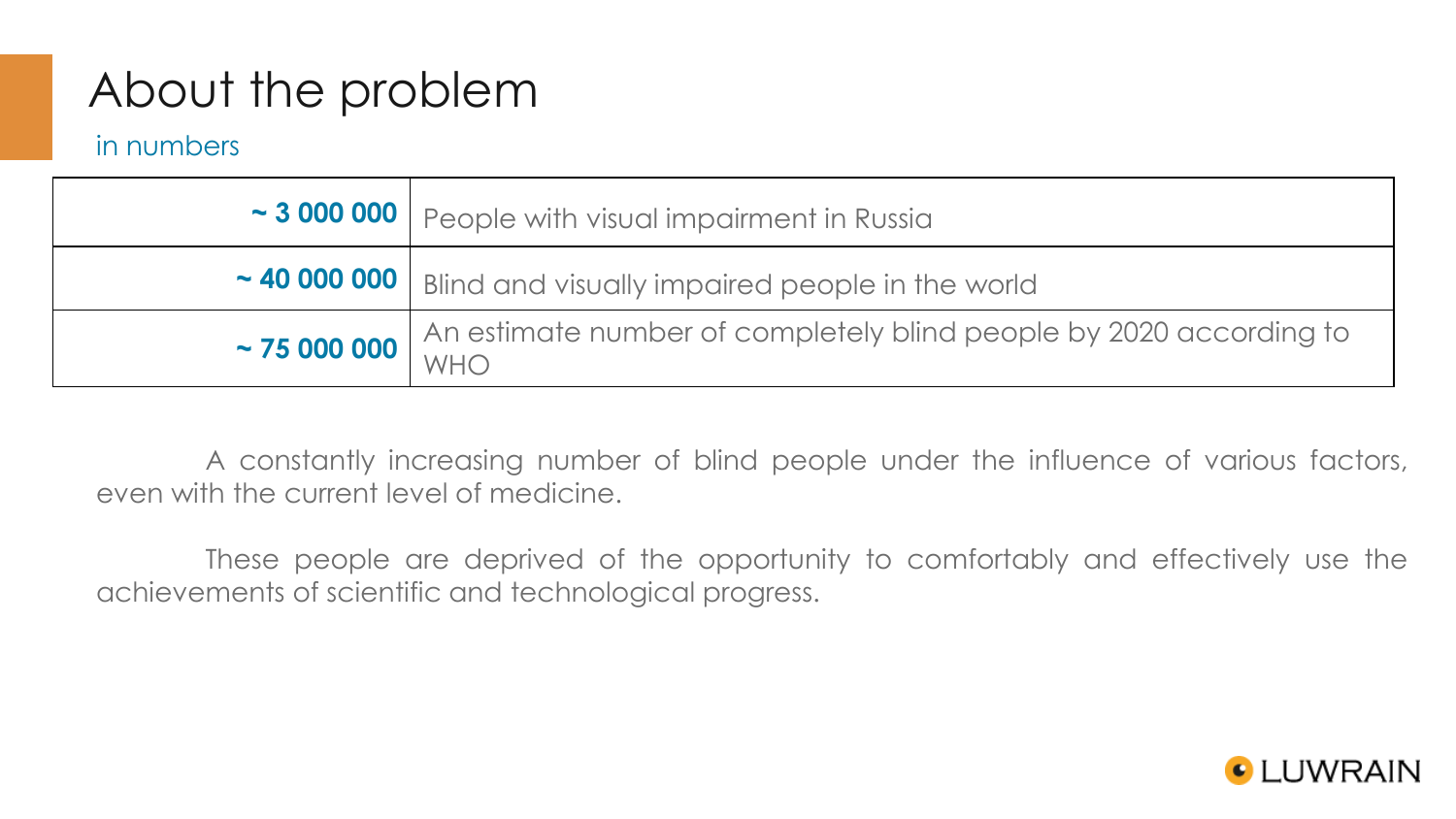# About the project

What do we offer?

**LUWRAIN** - is an audible working environment for users with limited or no eyesight, as well as for those with deafblindness.

**Familiar applications, such as browser, messenger and e-mail, have become available to special people.**

LUWRAIN for MS Windows OS is available now as an application at <http://luwrain.org/download/windows>

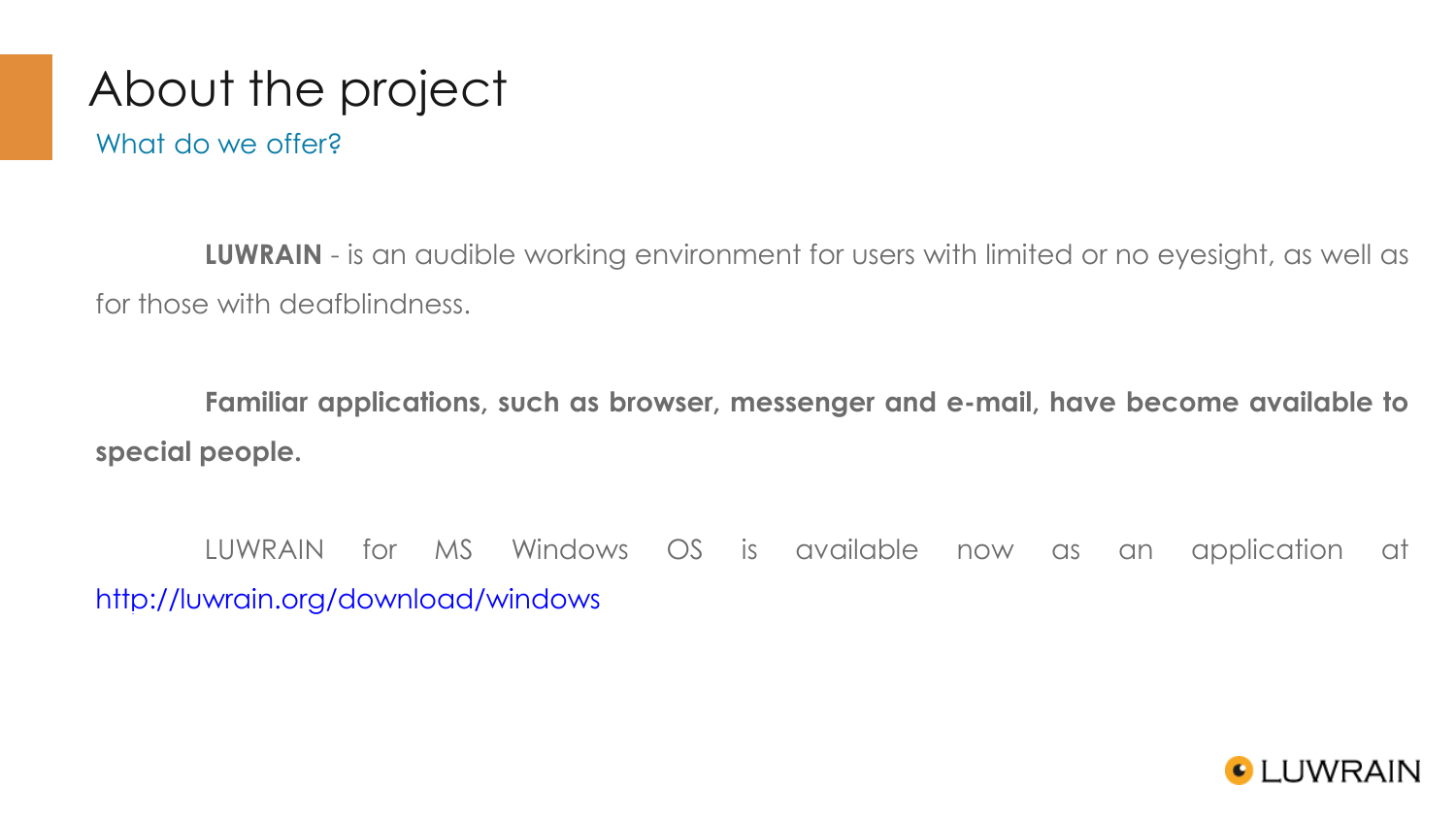## Operation Principle

**Voicing of each action on the computer with a built-in voice engine and also:**

- $\triangleright$  Simple vertical menu
- Absence of graphics
- $\triangleright$  Command line for quick access to any application
- **▶ Quick Zooming for the visually impaired**
- $\triangleright$  Text duplication to Braille terminal

This approach **allows** the blind user, who has a completely different style of information perception , **navigate through each point of the system**..

Главное меню Интернет Beб-браузер Найти в интернете Ųат Почта Новости Википелия Твиттер Книги и документы Электронные библиотеки Просмотр документов Рассказчик Образование Электронная школа Проведение тестов Инструменты Обзор файлов и папок Медиаплеер Адресная книга Блокнот Панель управления Завершение работы Завершить работу в Luwrain Рабочий стол LUWRAIN 1.1.0

Для открытия главного меню нажмите Alt+Z Для выхода из системы нажмите Alt+Q

Найти в интернете Почта Новости Обзор файлов и папок Медиаплеер Блокнот Учебник "Обществознание"

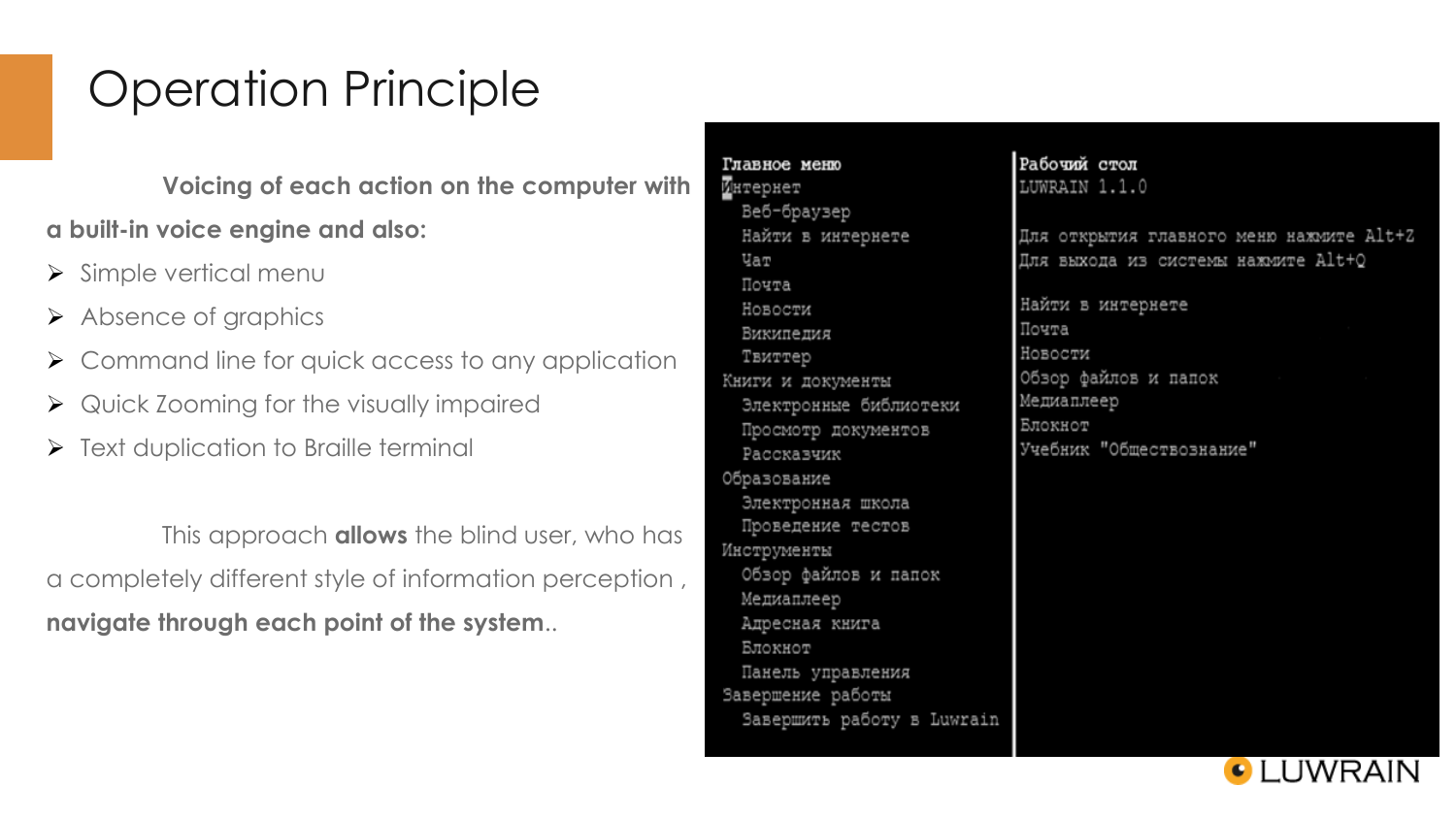# The difference in approaches

Left image - news in a web browser Right image - the same news in LUWRAIN

C | А Надежный | https://lenta.ru/news/2017/03/14/messicoach

| Войти в Мою Ленту<br>Главное<br>Россия<br>Мир<br>Бывший СССР<br>Финансы<br>Бизнес<br>Силовые структуры<br>Наука и техника<br>Культура | Хаос растет быстрее бизнеса?                                                                 |                                                                                                                                                                                                                                                                                                                                                                                                                                         | СМИ сообщили о новой должности Месси в «Барселоне»: Футбол: Спорт: Lenta.ru<br>Спорт<br>Главное<br>Россия<br>Мир<br>Бывший СССР<br>Финансы<br>Бизнес<br>Силовые структуры<br>Наука и техника<br>Культура<br>Спорт                                                                                                |  |
|---------------------------------------------------------------------------------------------------------------------------------------|----------------------------------------------------------------------------------------------|-----------------------------------------------------------------------------------------------------------------------------------------------------------------------------------------------------------------------------------------------------------------------------------------------------------------------------------------------------------------------------------------------------------------------------------------|------------------------------------------------------------------------------------------------------------------------------------------------------------------------------------------------------------------------------------------------------------------------------------------------------------------|--|
| Интернет и СМИ<br>Ценности<br>Путешествия<br>Из жизни                                                                                 | <b>LENTA.RU</b> SHAPTA 2017, BTOPHMK, 23:37                                                  |                                                                                                                                                                                                                                                                                                                                                                                                                                         | Интернет и СМИ<br>Ценности<br>Путешествия<br>Из жизни<br>Мотор                                                                                                                                                                                                                                                   |  |
| Motop<br>Дом                                                                                                                          | Футбол Хоккей Бокси ММА Летние виды Зимние виды Теннис Авто Баскетбол                        | Архив                                                                                                                                                                                                                                                                                                                                                                                                                                   | Дом<br>Статьи<br>Галереи                                                                                                                                                                                                                                                                                         |  |
| Статьи<br>Галереи<br>Видео<br>Мнения<br>Спецпроекты                                                                                   | 21 29. 14 марта 2017<br>¢MИ сообщили о новой должности<br>Месси в «Барселоне»                | ПОСЛЕДНИЕ НОВОСТИ<br>23:03 Аксенов призвал во имя                                                                                                                                                                                                                                                                                                                                                                                       | Видео<br>Мнения<br>Спецпроекты<br>22:29, 14 марта 2017<br>СМИ сообщили о новой должности Месси в «Барселоне»                                                                                                                                                                                                     |  |
| <b>NOWER</b>                                                                                                                          | Добавить в «Мою Ленту» ©                                                                     | духовности убрать демократию<br>и сделать Россию монархией                                                                                                                                                                                                                                                                                                                                                                              | Добавить в «Мою Ленту»О сервисев «Мою Ленту»<br>Фото: Miquel Vidal/ Reuters                                                                                                                                                                                                                                      |  |
|                                                                                                                                       | oro: Miquel Vidal/ Reuters                                                                   | 22:29 СМИ сообщили о новой должности<br>Месси в «Барселоне»                                                                                                                                                                                                                                                                                                                                                                             | Пападающий «Барселоны» Лионель Месси станет играющим тренером команды до конца сезона-2016/2017. Об этом сообщает испанское издание Diario Gol.                                                                                                                                                                  |  |
|                                                                                                                                       | 22:26 Под Славянском произошла стычка<br>полиции и активистов с участием<br>нардепа Парасюка | По информации источника, аргентинец, которого поддерживает руководство и игроки, после поражения в матче с «Депортиво» (1:2) разработал план, который позволит<br>команде обойти мадридский «Реал» на чемпионате Испании. Он считает, что победа в очной встрече с конкурентами позволит «Барселоне» выиграть золотые медали.<br>Отмечается, что Месси недоволен частой ротацией состава, которую применяет главный тренер Луис Энрике. |                                                                                                                                                                                                                                                                                                                  |  |
| $18+$                                                                                                                                 |                                                                                              | 21:24 Песков прокомментировал<br>информацию о возможном назначении<br>Гоушко послом в ООН                                                                                                                                                                                                                                                                                                                                               | 2 марта Энрике объявил о своем уходе из клуба по окончании сезона-2016/2017. Под его руководством сине-гранатовые дважды стали чемпионами Испании и два раза<br>выигрывали Кубок страны. Кроме того, в 2015 году команда выиграла Лигу чемпионов, Суперкубок УЕФА и клубный чемпионат мира.<br>Размер шрифта: 14 |  |
|                                                                                                                                       | Blind person cant read it                                                                    |                                                                                                                                                                                                                                                                                                                                                                                                                                         | + no unnecessary content                                                                                                                                                                                                                                                                                         |  |

- Non evident navigation through the menu

#### + no unnecessary content + Intuitively clear navigation

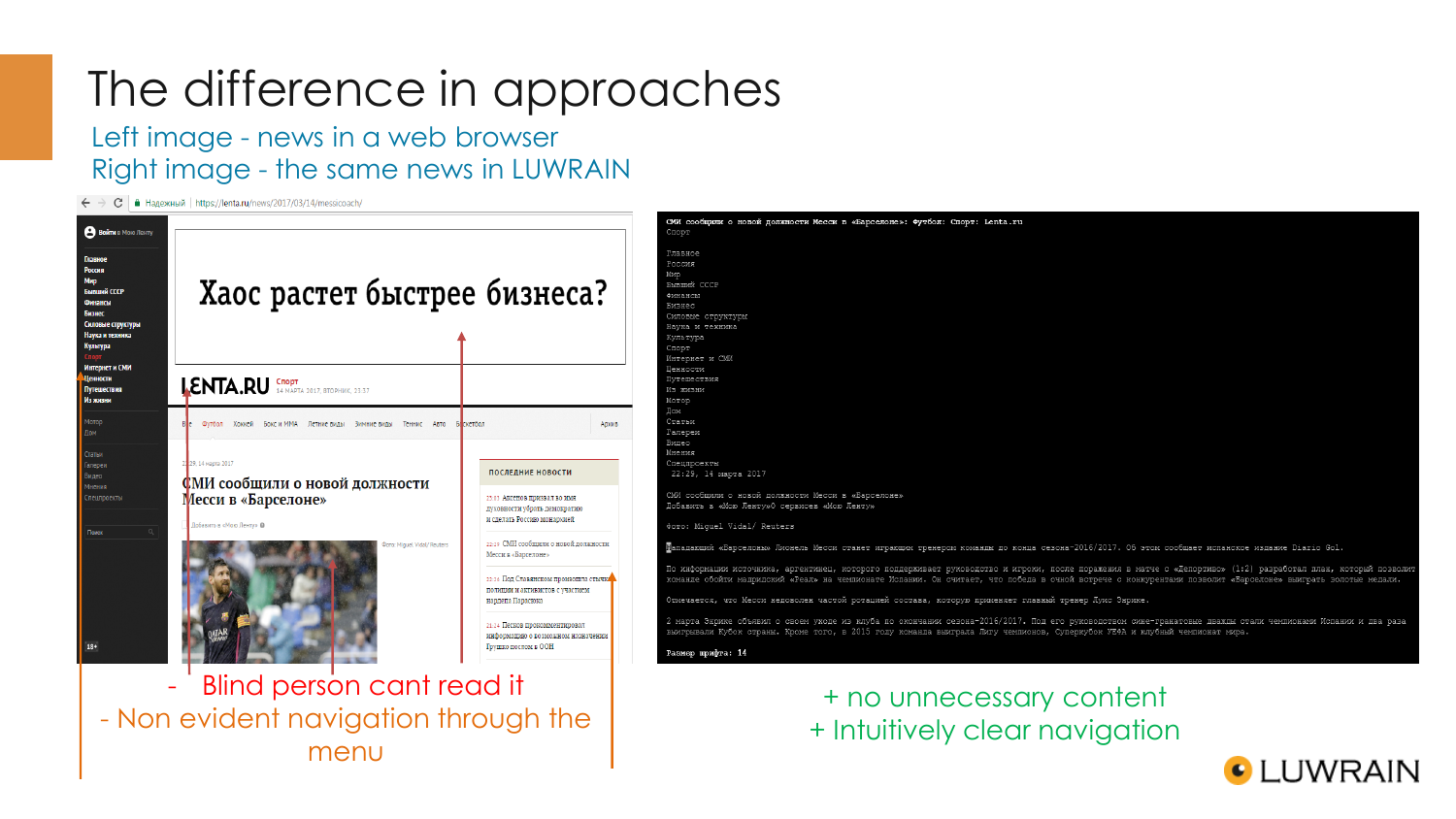## Mission

Implementing the principles of socialization through functionality

The mission of the project is to improve the life of special people by achieving the basic directions of human socialization. For each direction there is a tailor-made application:

| <b>Directions</b>        | <b>Awareness</b> | <b>Communication</b> | <b>Training</b>                  | Job                                          |
|--------------------------|------------------|----------------------|----------------------------------|----------------------------------------------|
|                          | <b>Browser</b>   | Messenger            | Digital school                   | Office package                               |
| applications<br>Tailored | News client      | Email                | Wikipedia                        | Software<br>development<br>environment       |
|                          | Radio            | Social networks      | DAISY-textbooks for<br>the blind | Interaction with<br>third-party<br>platforms |

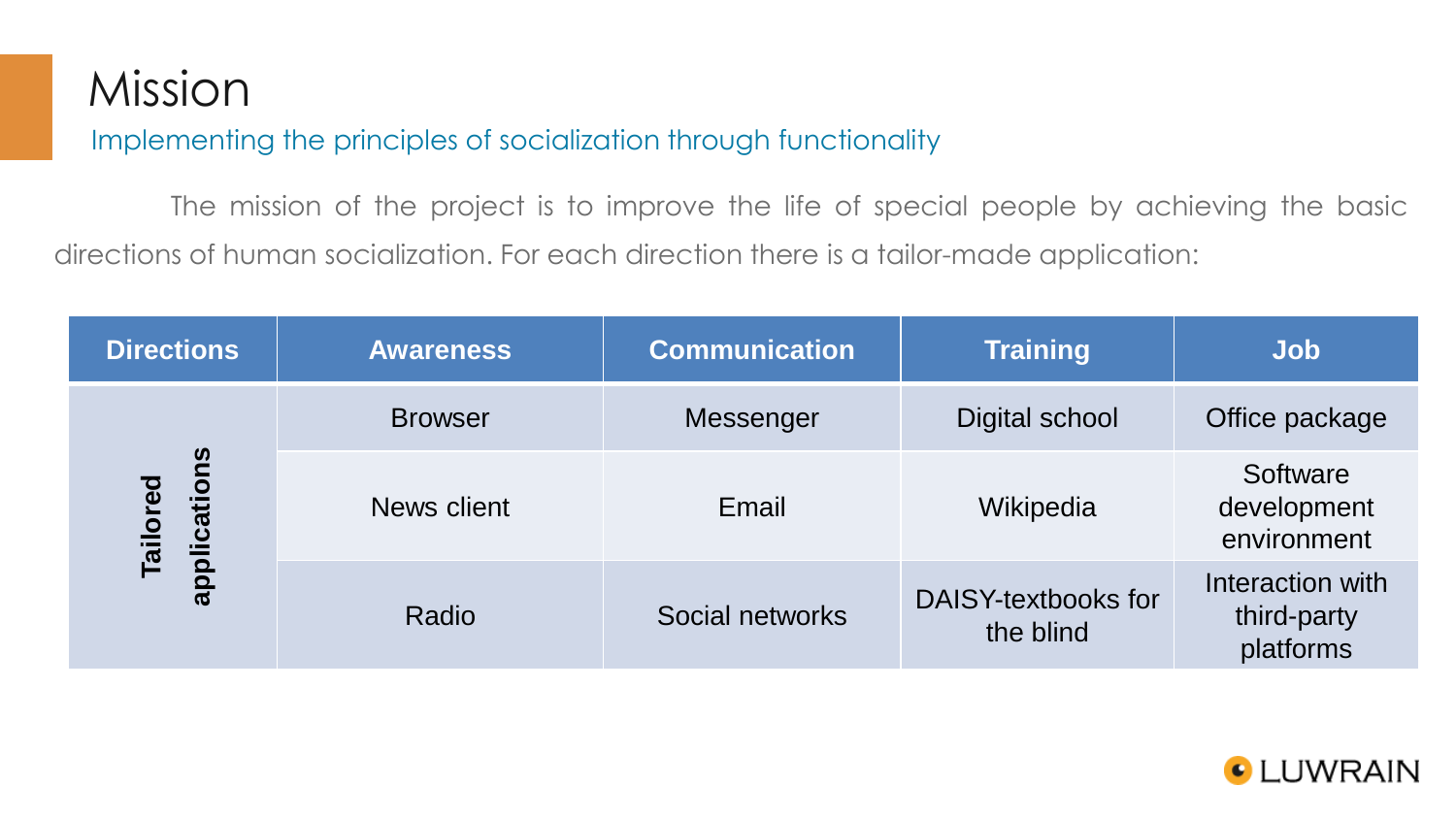## Features

### Why is it convenient?

### 1. Easy to install and run

You only need to download the self-extracting installer as a file LuwrainInstaller.exe, run it, and everything else will do LUWRAIN or you can use a memory stick with a bootable LUWRAIN

### 2. Does not require help of a sighted person

The entire interface is adapted to the perception of the blind (and / or deafblind) users. The help of the sighted is not required including installation and operation

### 3. Fast and effective

Blind person works in LUWRAIN with the same speed and result as the sighted person in any operating system

### 4. Availability

LUWRAIN is completely free

### 5. User security and anonymity

Due to the complete absence of the interface, our technology allows the blind to be confident in their actions, that is, unambiguously understand what is happening at the moment within the working environment.

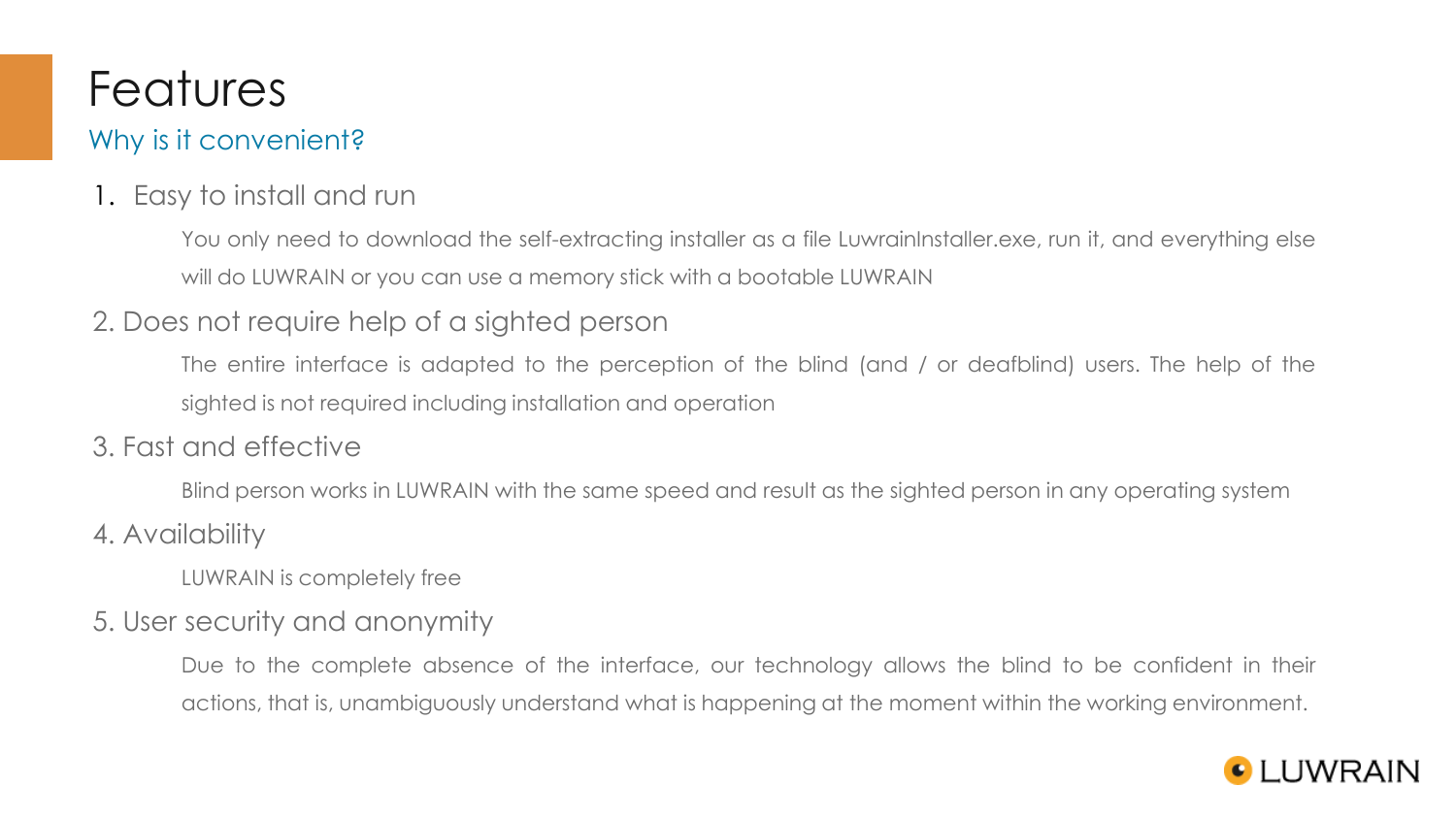## LUWRAIN Apps



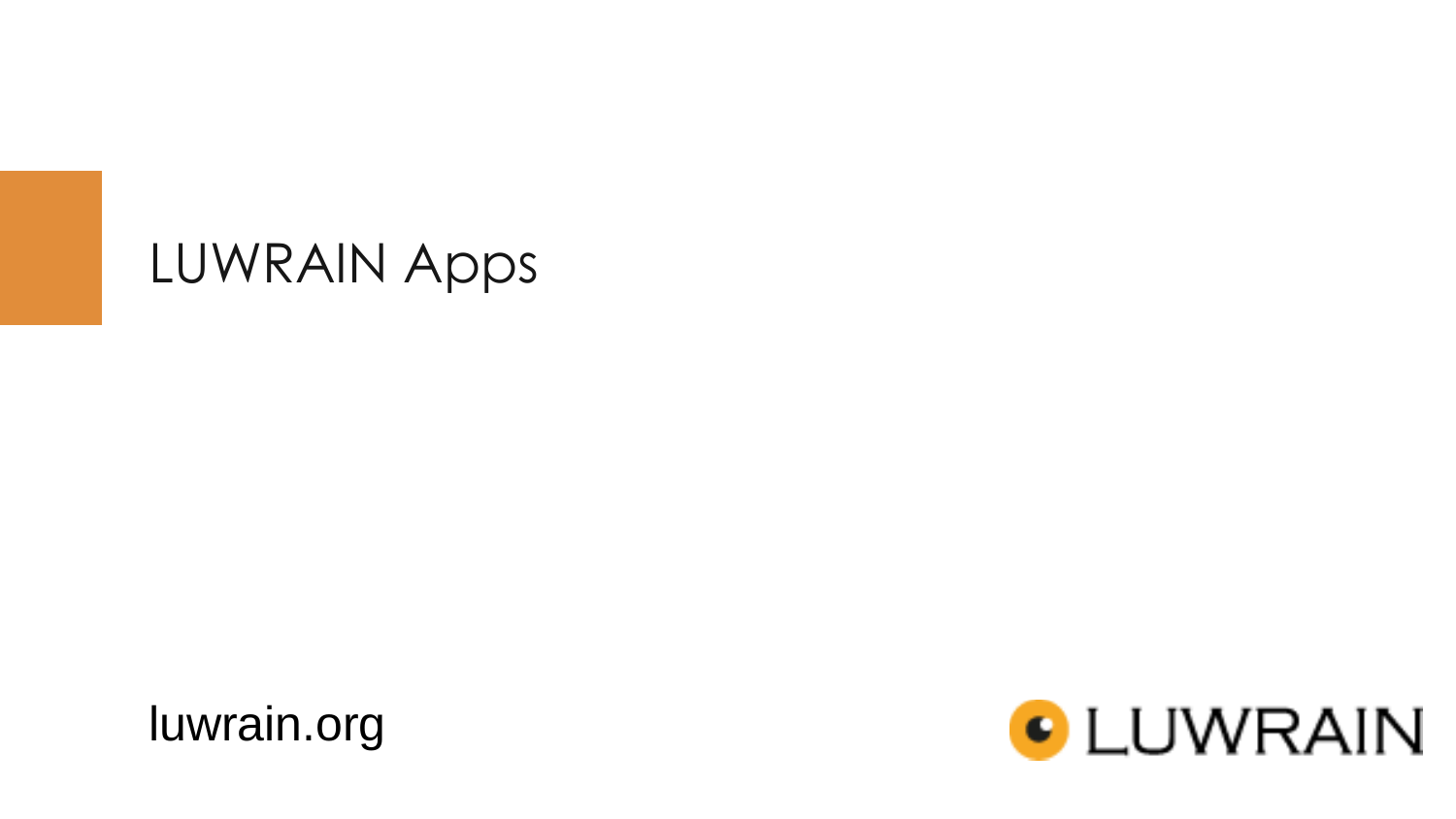### approbation

The system has been tested in:

1. Boarding school for the blind №1 in Moscow

2. Tomsk State University

3. Tomsk State Pedagogical University

4. School number 84 in Seversk (Tomsk region)

5. LUWRAIN Blind Computer Users Community

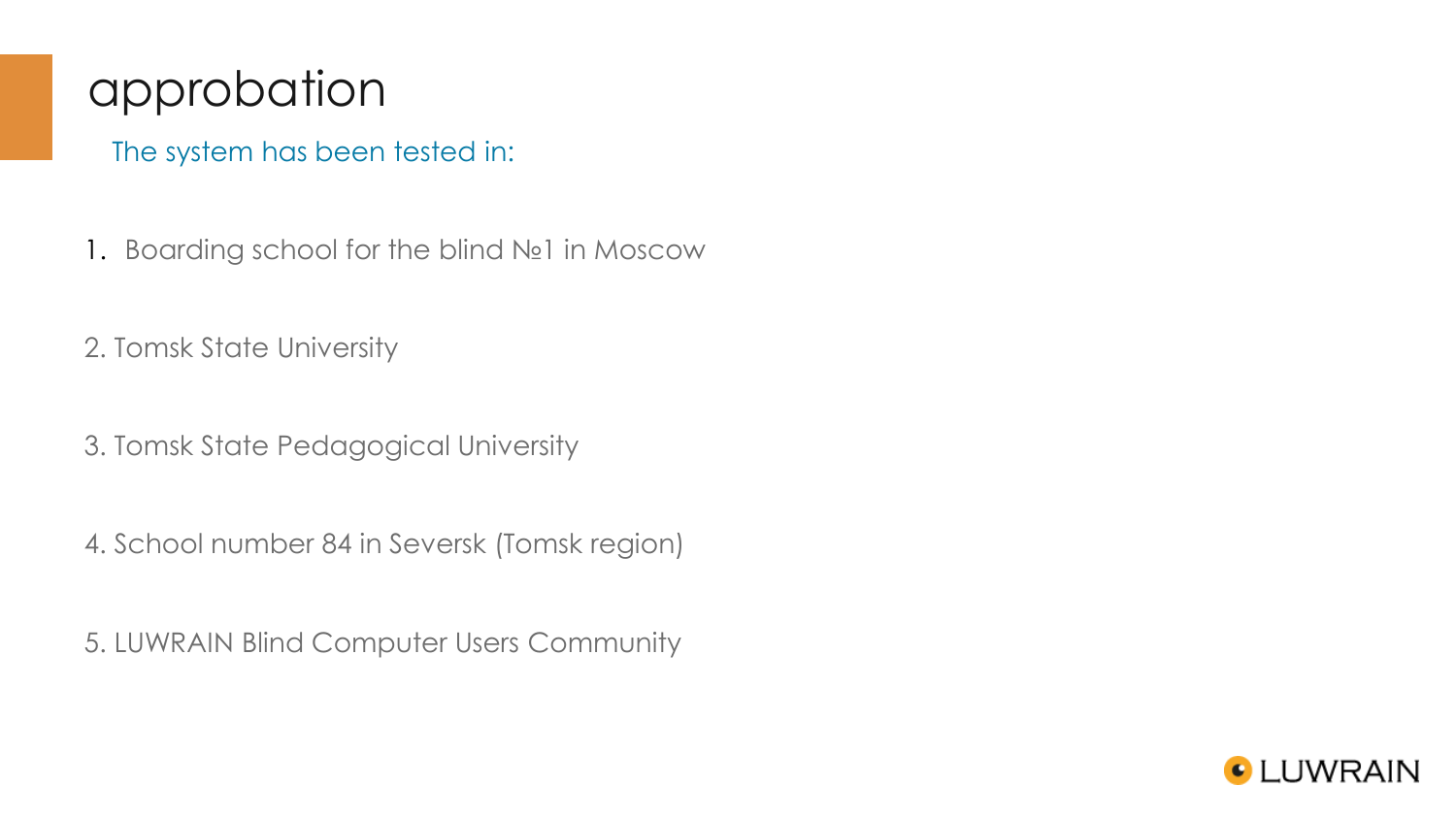# LUWRAIN functions

Extended list of applications

### System:

- File manager
- Graphical interface for the visually impaired
- Braille display support
- Multilanguage user interface
- Auto boot from a LiveCD or LiveUSB
- Voice engine selection
- Cross-sectional search
- Control panel with individual settings
- Stream Reading
- Convert text to mp3
- Work with DAISY-format (create and playback) Online Libraries

### Applications:

- Browser
- The " Telegram"
- Email client
- Twitter
- Wikipedia
- News client
- Text editor
- Text translation
- Media Player
- Radio

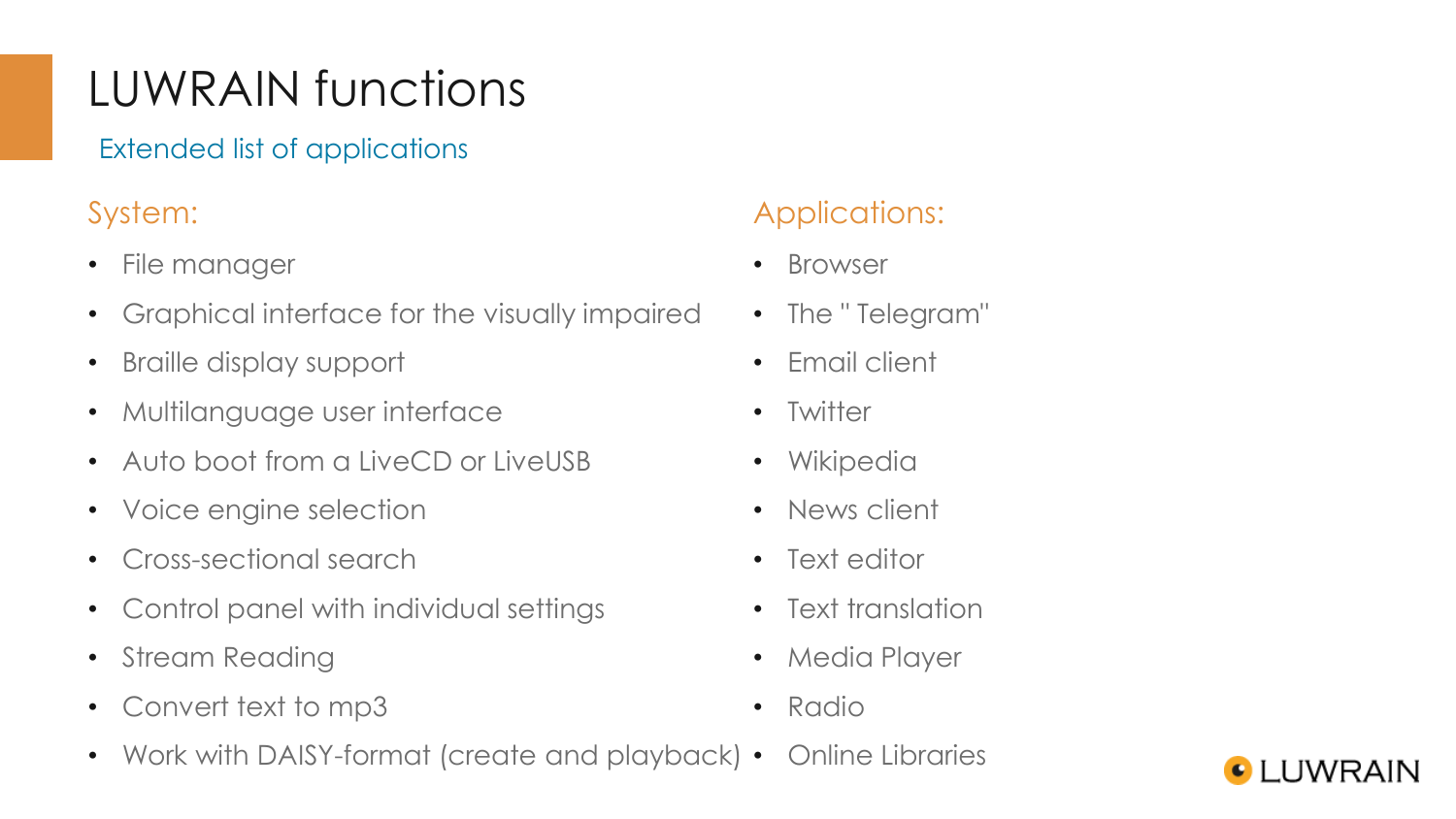### Telegram Messenger for the blind and deafblind

The "Messenger" application is built on the basis of the well-known Telegram application and it is included in the standard supply of the LUWRAIN working environment.

"Messenger" allows you to use all the advantages of modern Programs that carry out mobile communication between users around the world without the loss of functionality and speed of communication.

Blind and visually impaired users receive information through Speech synthesizer.

*Deafblind people use the Braille display. The "Messenger" in LUWRAIN becomes one of the few ways to communicate deafblind people to the outside world*

What'sApp and Viber - are in the development process due 2018.

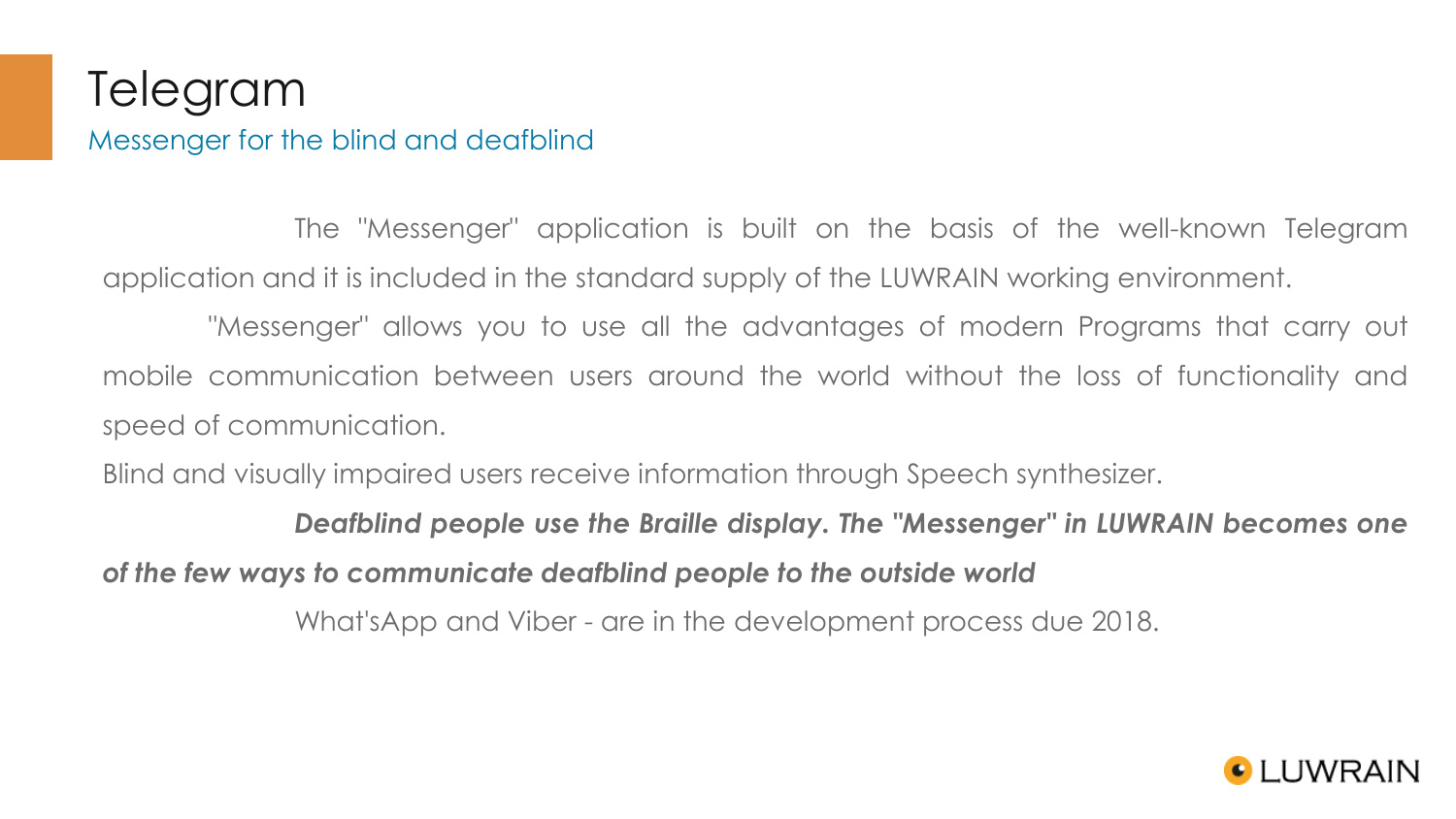### Telegram Screenshot of the tailored messenger

#### подключения

Михаил Пивоваров Альберт Лебедев Ольга Владимирова Дарья Ширнина Александр Ольга Четверикова Сергей Пожидаев Анастасия Саша Голошалова Михаил Платнев Андрей Куксов Олег Роженцев Катя Концевич Петр Литвин Кирилл Бобров Татьяна Селиванова Лидия Хохлова Михаил Символоков

#### Беседа test Привет Как дела? Андрей, добрый день. Направил вам презентацию. >Тест Телеграм! :)

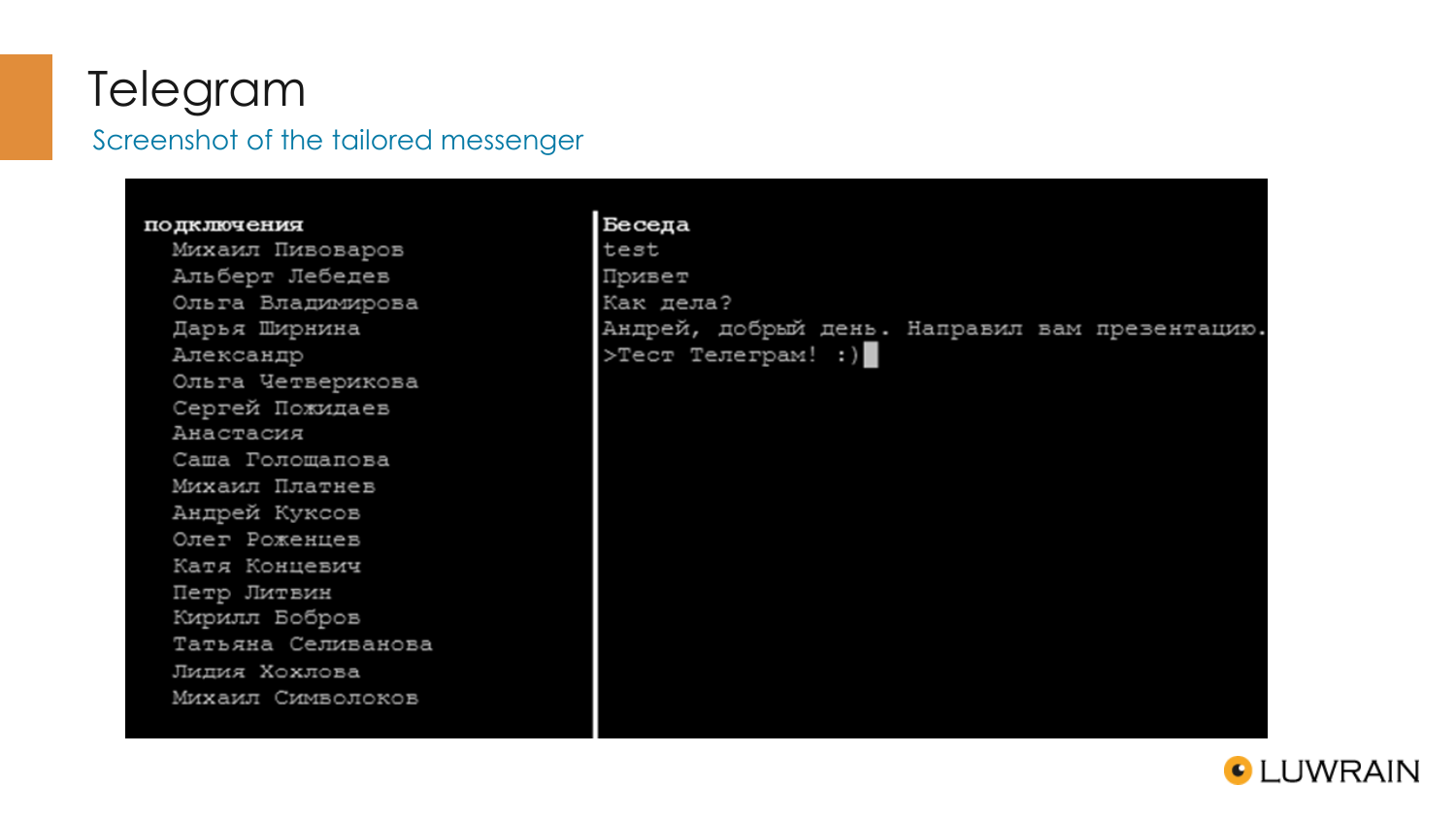## Wikipedia

### Screenshot of the tailored Wikipedia application

| Сбербанк России - Википедия                                                                                                                                                                                                                                                  |                                                                                                                                                               |  |  |  |
|------------------------------------------------------------------------------------------------------------------------------------------------------------------------------------------------------------------------------------------------------------------------------|---------------------------------------------------------------------------------------------------------------------------------------------------------------|--|--|--|
| Число сотрудников                                                                                                                                                                                                                                                            | ▼ 325,075 тыс. человек[3] (2016 год)                                                                                                                          |  |  |  |
| Основное общество                                                                                                                                                                                                                                                            | Банк России                                                                                                                                                   |  |  |  |
| Аудитор                                                                                                                                                                                                                                                                      | PWC                                                                                                                                                           |  |  |  |
| Сайт<br>У этого термина существуют и другие значения, см. Сбербанк (значения).                                                                                                                                                                                               | sbrf.ru                                                                                                                                                       |  |  |  |
| Почтовая марка России, посвящённая 160-летию Сбербанка (2001)                                                                                                                                                                                                                |                                                                                                                                                               |  |  |  |
| Сбербанк (Сбербанк России[4]) - крупнейший российский универсальный коммерческий банк, контролируется Центральным банком Российской Федерации, которому<br>принадлежит более 52% акций. [1] [5].                                                                             |                                                                                                                                                               |  |  |  |
| Предоставляет широкий спектр банковских услуг. Доля Сбербанка в общем объёме активов российского банковского сектора составляла на 1 января 2016 года 28,7 %;<br>на рынке частных вкладов - 46 %; кредитный портфель соответствовал 38,7 % всех выданных кредитов населению. |                                                                                                                                                               |  |  |  |
| Бренд Сбербанка на начало 2010 года по оценке журнала «The Banker» и компании Brand Finance занимал 15-е место в рейтинге самых дорогих мировых банковских<br>брендов и стоил приблизительно 11,7 миллиарда долларов[6].                                                     |                                                                                                                                                               |  |  |  |
| Федерации.                                                                                                                                                                                                                                                                   | Центральный офис в Москве. По состоянию на середину 2016 года насчитывает почти 17,5 тыс. подразделений и 14 территориальных банков в 83 субъектах Российской |  |  |  |
| Содержание                                                                                                                                                                                                                                                                   |                                                                                                                                                               |  |  |  |
| 1 История                                                                                                                                                                                                                                                                    |                                                                                                                                                               |  |  |  |
| 1.1 Слияния и поглощения                                                                                                                                                                                                                                                     |                                                                                                                                                               |  |  |  |
| 2 Собственники и руководство<br>2.1 Председатели правления Сбербанка России                                                                                                                                                                                                  |                                                                                                                                                               |  |  |  |
| 3 Деятельность                                                                                                                                                                                                                                                               |                                                                                                                                                               |  |  |  |
| 3.1 Показатели деятельности                                                                                                                                                                                                                                                  |                                                                                                                                                               |  |  |  |
| 3.2 Производственная система Сбербанка                                                                                                                                                                                                                                       |                                                                                                                                                               |  |  |  |
| 4 Территориальные банки Сбербанка России                                                                                                                                                                                                                                     |                                                                                                                                                               |  |  |  |
| 5 Дочерние организации                                                                                                                                                                                                                                                       |                                                                                                                                                               |  |  |  |
| 5.1 Оценки рейтинговых агентств                                                                                                                                                                                                                                              |                                                                                                                                                               |  |  |  |
| 6 Логотип и смена фирменного стиля<br>7 Вклады советских граждан                                                                                                                                                                                                             |                                                                                                                                                               |  |  |  |
| 8 Общественный и политический бойкот                                                                                                                                                                                                                                         |                                                                                                                                                               |  |  |  |
| 8.1 Бойкот на Украине                                                                                                                                                                                                                                                        |                                                                                                                                                               |  |  |  |
| 8.2 Санкции Евросоюза                                                                                                                                                                                                                                                        |                                                                                                                                                               |  |  |  |
| 9 См. также                                                                                                                                                                                                                                                                  |                                                                                                                                                               |  |  |  |
|                                                                                                                                                                                                                                                                              |                                                                                                                                                               |  |  |  |

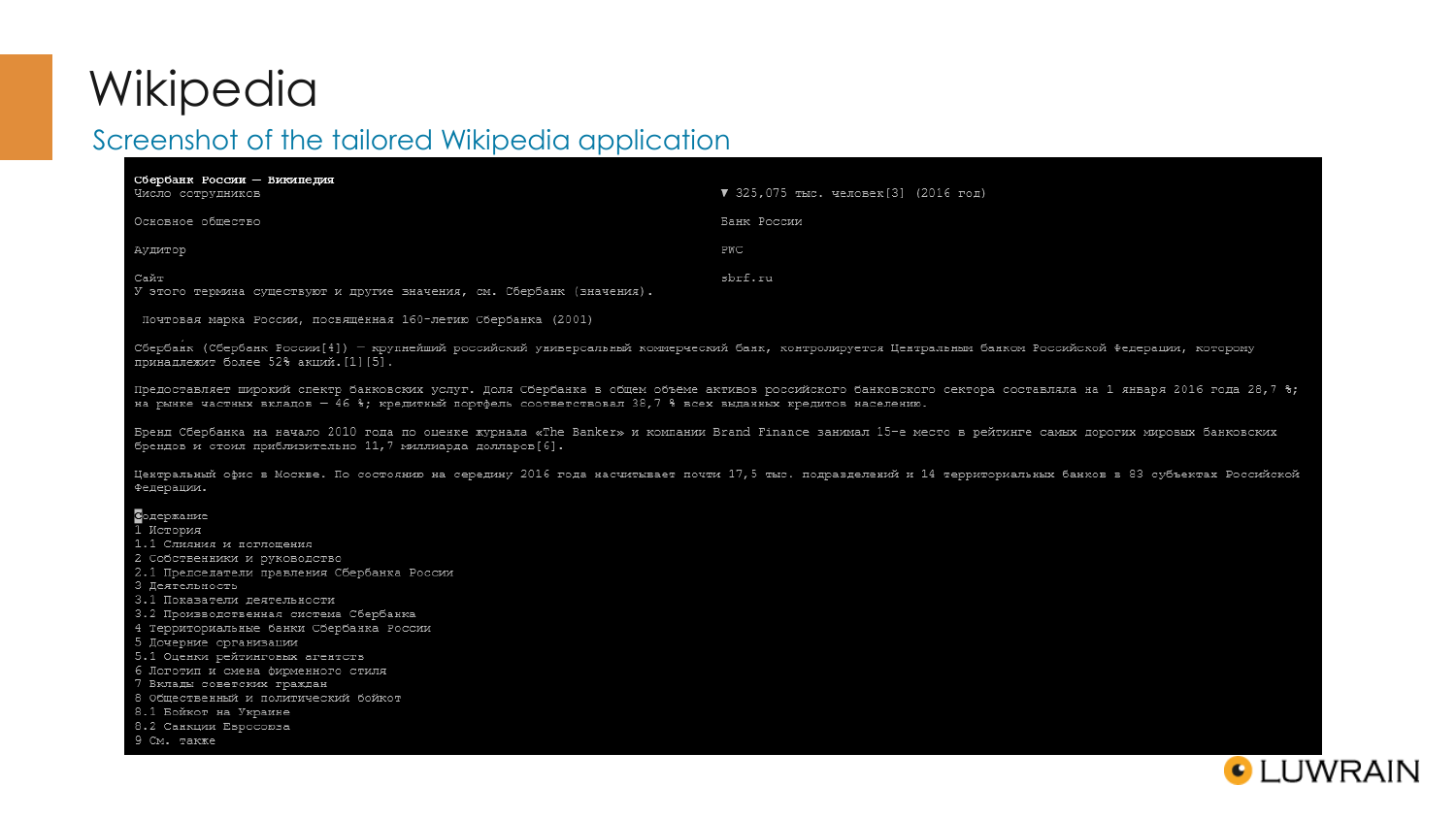### Browser

#### Screenshot of the tailored "Browser"

Танец регулировщика из ЮАР прославился в сети: Достижения: Из жизни: Lenta.ru Из жизни Главное Россия Мир Бывший СССР Финансы Бизнес Силовые структуры Наука и техника Культура Спорт Интернет и СМИ Ценности Путешествия Из жизни Мотор Дом Статьи Галереи Видео Мнения Спецпроекты 22:34, 14 марта 2017 Танец регулировщика из ЮАР прославился в сети Добавить в «Мою Ленту»О сервисев «Мою Ленту» В городе Йоханнесбург (Южно-Африканская Республика) сняли на видео регулировщика, который указывал автомобилям направл вторник, 14 марта, Daily Mail. По информации издания, запись опубликовал пользователь Murray Kernick на своей странице на Facebook 11 марта. За трое раз. < Назад в рубрику Добавить в «Мою Ленту»О сервисев «Мою Ленту»

Обсудить

#### Контекстное меню

Начать прослушивание (F7) Открыть в Рассказчике (F8) Запомнить местоположение (F2) Восстановить местоположение (Shift+F2) Сменить формат (F9) Сменить кодировку (F10) Показать закладки (F6) Открыть файл (Shift+F3) Открыть URL (Shift+F4)

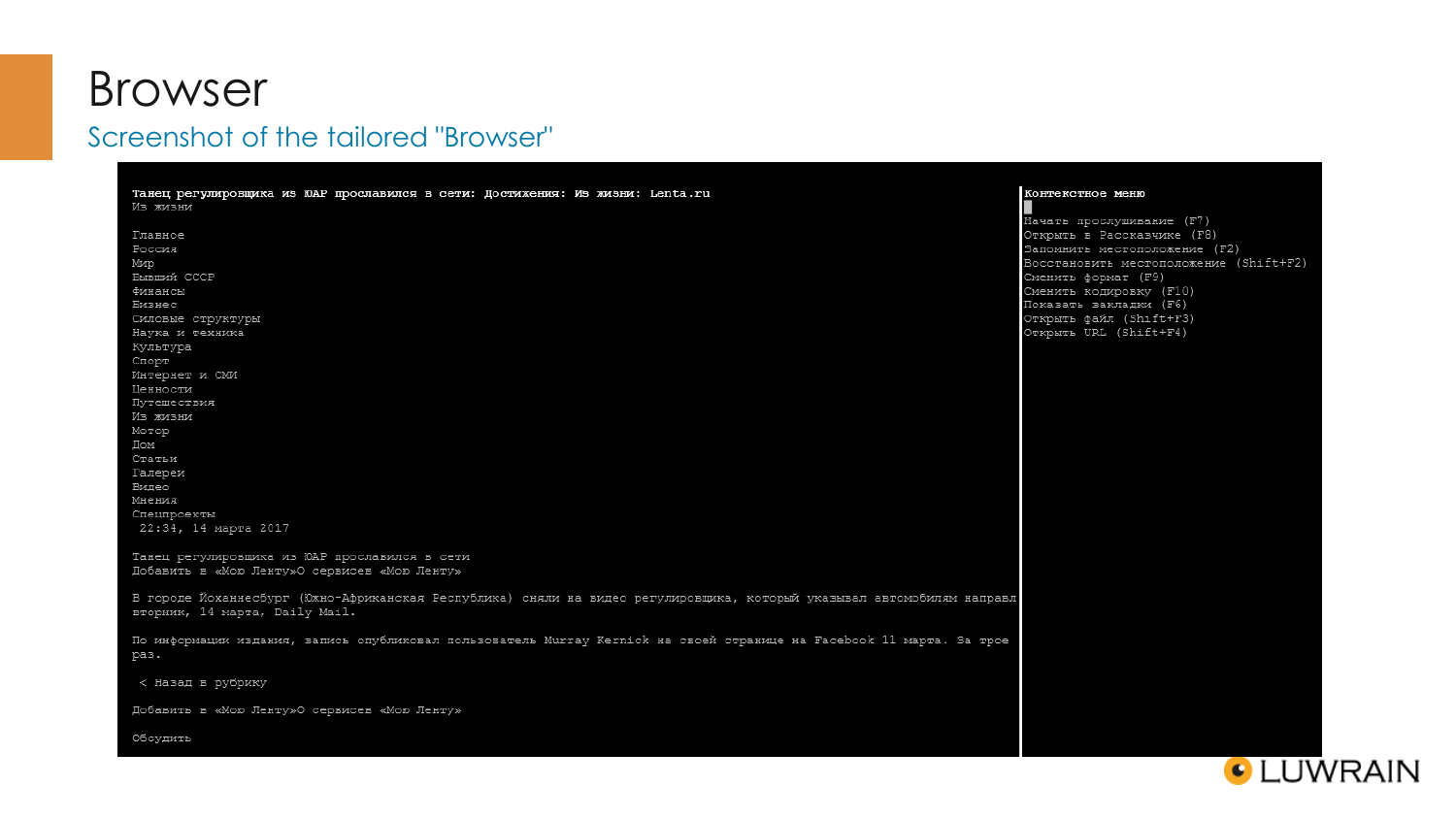

Literature (educational and fine literature) for blind users

DAISY stands for Digital Accessible Information System. It is a digital format for recording digital "talking books". This format synchronizes voice of the speaker and the text.

**Most importantly, a blind user has the opportunity to navigate directly across any type of the text and listen to the voice of the narrator from any point of this text.**

LUWRAIN allows automatic synchronization of text and audio to create DAISY-books just by applying an mp3 and a text file.

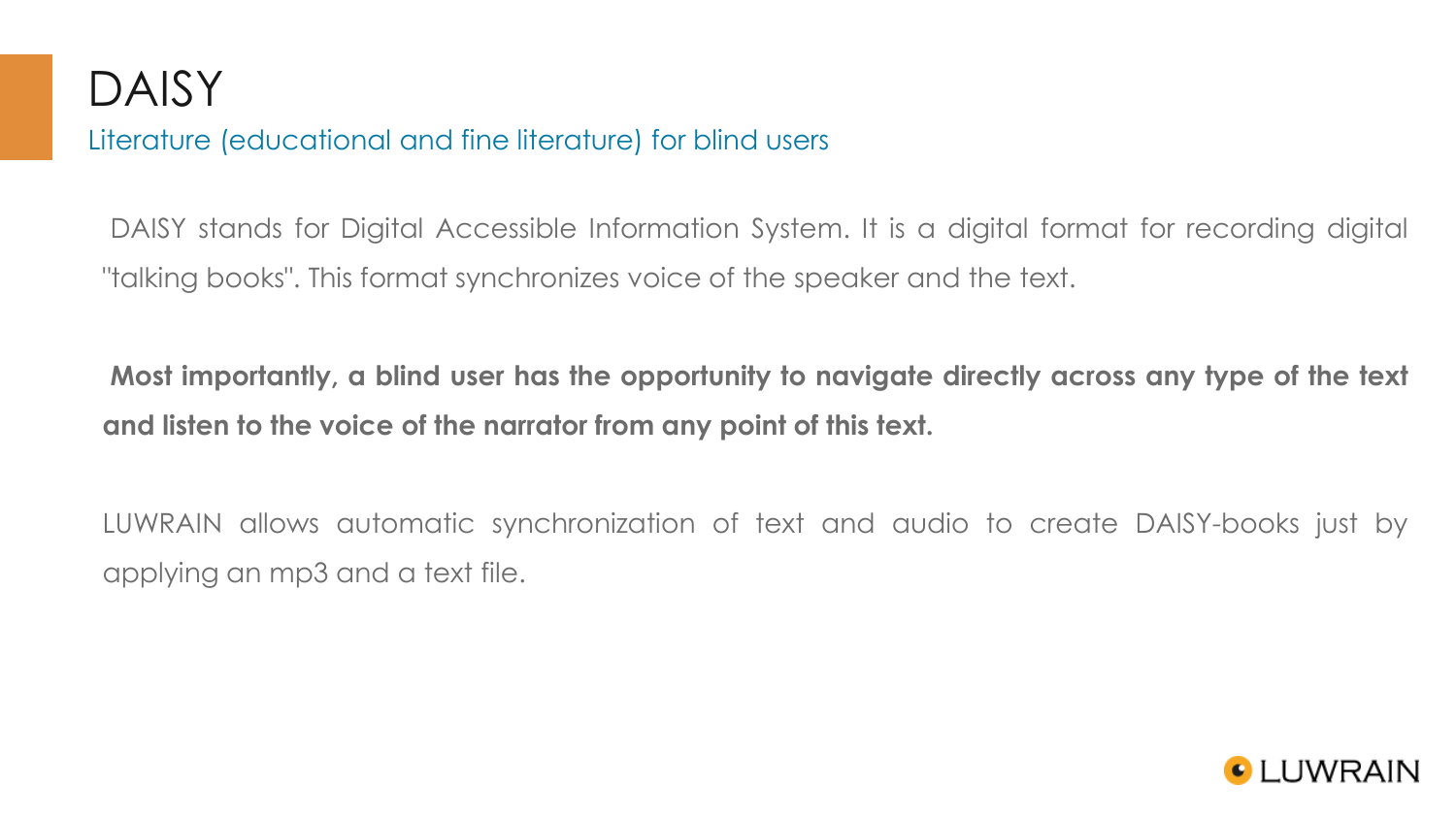# **Competitors**

### Current approaches

|                                                                            | Голосовые функции<br><b>Siri / Google Now</b> | Экранные чтецы<br><b>MS JAWS, NVDA</b> | <b>LUWRAIN</b> |
|----------------------------------------------------------------------------|-----------------------------------------------|----------------------------------------|----------------|
| Required help of the sighted when<br>installing                            |                                               | $\ddot{}$                              |                |
| For professional use                                                       |                                               | $\pm$                                  | $+$            |
| Use on different types of devices<br>(mobile, desktop, external terminals) | $+$                                           |                                        | $\pm$          |
| Security for a special user                                                |                                               |                                        | $+$            |
| Popuarity                                                                  | $+$                                           | $+$                                    |                |
| <b>DAISY</b> support                                                       |                                               | $+$                                    | $+$            |
| Available messengers                                                       |                                               |                                        | $+$            |
| Accessibility for deafblind (braille)                                      |                                               | $+$                                    | $+$            |
| Free                                                                       |                                               |                                        | $\ddot{}$      |